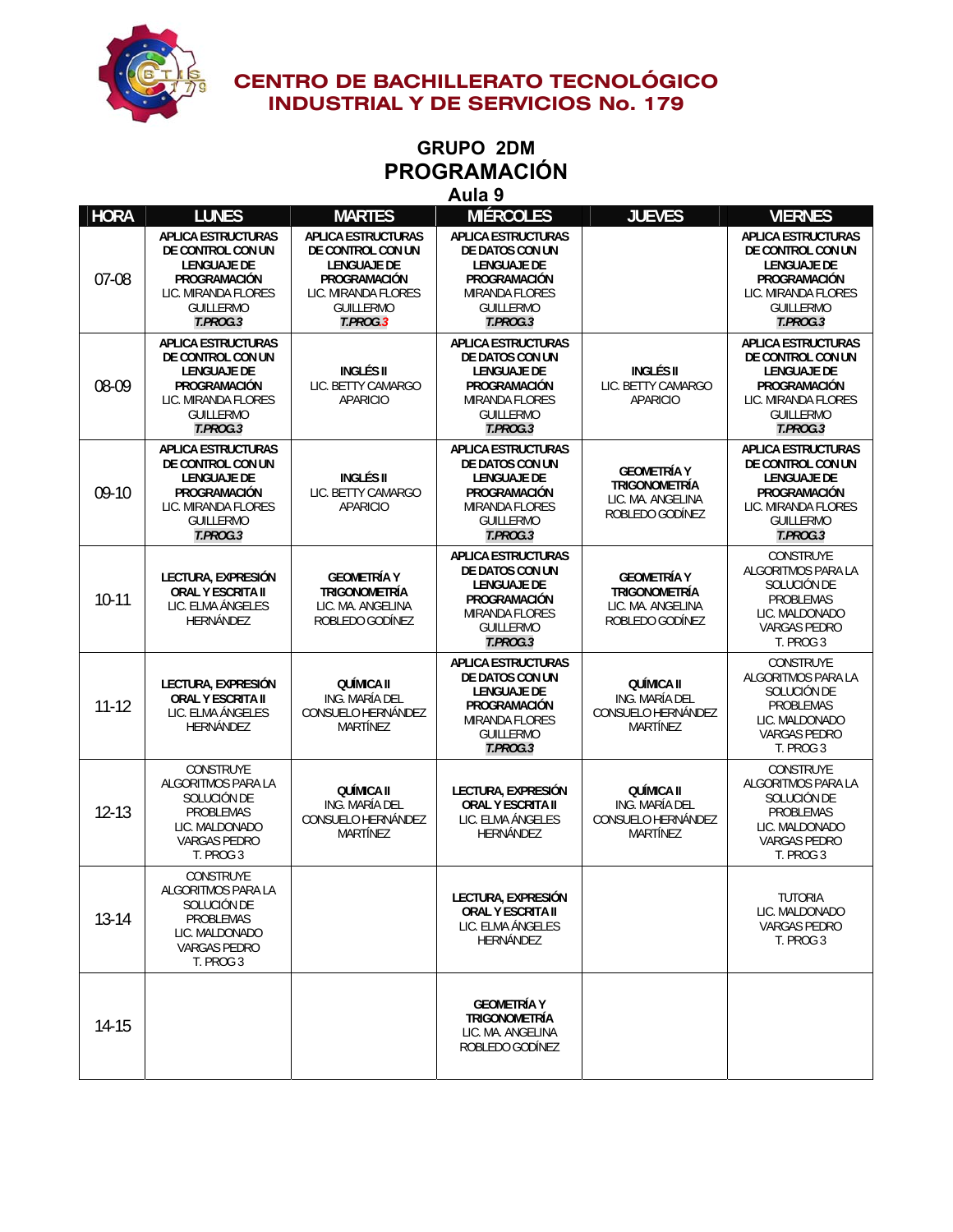

### **GRUPO 2DV PROGRAMACIÓN Aula 9**

| <b>HORA</b> | <b>LUNES</b>                                                                                                                                | <b>MARTES</b>                                                                                                                               | <b>MIÉRCOLES</b>                                                                                                                            | <b>JUEVES</b>                                                                         | <b>VIERNES</b>                                                                                                                              |
|-------------|---------------------------------------------------------------------------------------------------------------------------------------------|---------------------------------------------------------------------------------------------------------------------------------------------|---------------------------------------------------------------------------------------------------------------------------------------------|---------------------------------------------------------------------------------------|---------------------------------------------------------------------------------------------------------------------------------------------|
| $12 - 13$   | LECTURA, EXPRESIÓN<br><b>ORAL Y ESCRITA II</b><br>LIC. GÓMEZ JIMÉNEZ<br>IMELDA                                                              | <b>GEOMETRÍA Y</b><br><b>TRIGONOMETRÍA</b><br>ING. FEDERICO<br>ARMENTA MEJÍA                                                                | QUÍMICA II<br><b>LÓPEZ ORTEGA</b><br><b>JESSICA GISELA</b>                                                                                  | <b>GEOMETRÍA Y</b><br><b>TRIGONOMETRÍA</b><br>ING. FEDERICO<br>ARMENTA MEJÍA          | <b>INGLÉS II</b><br>LIC. LILIANA DÍAZ<br><b>TENORIO</b><br><b>L. IDIOMAS</b>                                                                |
| $13 - 14$   | LECTURA, EXPRESIÓN<br><b>ORAL Y ESCRITA II</b><br>LIC. GÓMEZ JIMÉNEZ<br><b>IMELDA</b>                                                       | <b>GEOMETRÍA Y</b><br><b>TRIGONOMETRÍA</b><br>ING. FEDERICO<br>ARMENTA MEJÍA                                                                | <b>QUÍMICA II</b><br><b>LÓPEZ ORTEGA</b><br><b>JESSICA GISELA</b>                                                                           | <b>GEOMETRÍA Y</b><br><b>TRIGONOMETRÍA</b><br>ING. FEDERICO<br>ARMENTA MEJÍA          | <b>INGLÉS II</b><br>LIC. LILIANA DÍAZ<br><b>TENORIO</b><br>L. IDIOMAS                                                                       |
| 14-15       | <b>CONSTRUYE</b><br>ALGORITMOS PARA LA<br>SOLUCIÓN DE<br>PROBLEMAS<br>LIC. MALDONADO<br><b>VARGAS PEDRO</b>                                 | <b>ACTIVIDADES</b><br><b>COCURRICULARES</b><br>LIC. JUAN CARLOS<br>ORTEGA ROMERO<br><b>CANCHAS</b>                                          | <b>CONSTRUYE</b><br>ALGORITMOS PARA LA<br>SOLUCIÓN DE<br><b>PROBLEMAS</b><br>LIC. MALDONADO<br>VARGAS PEDRO                                 | LECTURA, EXPRESIÓN<br><b>ORAL Y ESCRITA II</b><br>LIC. GÓMEZ JIMÉNEZ<br><b>IMELDA</b> | QUÍMICA II<br><b>LÓPEZ ORTEGA</b><br><b>JESSICA GISELA</b>                                                                                  |
| $15 - 16$   | <b>APLICA ESTRUCTURAS</b><br>DE CONTROL CON UN<br><b>LENGUAJE DE</b><br>PROGRAMACIÓN<br>LIC. MIRANDA FLORES<br><b>GUILLERMO</b><br>T.PROG.3 | <b>ACTIVIDADES</b><br><b>COCURRICULARES</b><br>LIC. JUAN CARLOS<br>ORTEGA ROMERO<br>CANCHAS                                                 | <b>CONSTRUYE</b><br>ALGORITMOS PARA LA<br>SOLUCIÓN DE<br><b>PROBLEMAS</b><br>LIC. MALDONADO<br>VARGAS PEDRO                                 | LECTURA, EXPRESIÓN<br><b>ORAL Y ESCRITA II</b><br>LIC. GÓMEZ JIMÉNEZ<br><b>IMELDA</b> | <b>QUÍMICA II</b><br><b>LÓPEZ ORTEGA</b><br><b>JESSICA GISELA</b>                                                                           |
| $16 - 17$   | <b>APLICA ESTRUCTURAS</b><br>DE CONTROL CON UN<br><b>LENGUAJE DE</b><br>PROGRAMACIÓN<br>LIC. MIRANDA FLORES<br><b>GUILLERMO</b><br>T.PROG.3 | <b>TUTORÍA</b><br>LIC. MIRANDA FLORES<br><b>GUILLERMO</b>                                                                                   | <b>CONSTRUYE</b><br>ALGORITMOS PARA LA<br>SOLUCIÓN DE<br><b>PROBLEMAS</b><br>LIC. MALDONADO<br><b>VARGAS PEDRO</b>                          | <b>INGLÉS II</b><br>LIC. LILIANA DÍAZ<br><b>TENORIO</b><br><b>L. IDIOMAS</b>          | CONSTRUYE<br>ALGORITMOS PARA LA<br>SOLUCIÓN DE<br><b>PROBLEMAS</b><br>LIC. MALDONADO<br>VARGAS PEDRO                                        |
| $17-18$     | <b>APLICA ESTRUCTURAS</b><br>DE CONTROL CON UN<br><b>LENGUAJE DE</b><br>PROGRAMACIÓN<br>LIC. MIRANDA FLORES<br><b>GUILLERMO</b><br>T.PROG.3 | <b>APLICA ESTRUCTURAS</b><br>DE CONTROL CON UN<br><b>LENGUAJE DE</b><br>PROGRAMACIÓN<br>LIC. MIRANDA FLORES<br><b>GUILLERMO</b><br>T.PROG.3 | <b>APLICA ESTRUCTURAS</b><br>DE DATOS CON UN<br><b>LENGUAJE DE</b><br>PROGRAMACIÓN<br><b>MIRANDA FLORES</b><br><b>GUILLERMO</b><br>T.PROG.3 |                                                                                       | <b>APLICA ESTRUCTURAS</b><br>DE DATOS CON UN<br><b>LENGUAJE DE</b><br>PROGRAMACIÓN<br><b>MIRANDA FLORES</b><br><b>GUILLERMO</b><br>T.PROG.3 |
| 18-19       | <b>APLICA ESTRUCTURAS</b><br>DE CONTROL CON UN<br><b>LENGUAJE DE</b><br>PROGRAMACIÓN<br>LIC. MIRANDA FLORES<br><b>GUILLERMO</b><br>T.PROG.3 | <b>APLICA ESTRUCTURAS</b><br>DE CONTROL CON UN<br><b>LENGUAJE DE</b><br>PROGRAMACIÓN<br>LIC. MIRANDA FLORES<br><b>GUILLERMO</b><br>T.PROG.3 | <b>APLICA ESTRUCTURAS</b><br>DE DATOS CON UN<br><b>LENGUAJE DE</b><br>PROGRAMACION<br><b>MIRANDA FLORES</b><br><b>GUILLERMO</b><br>T.PROG.3 |                                                                                       | <b>APLICA ESTRUCTURAS</b><br>DE DATOS CON UN<br><b>LENGUAJE DE</b><br>PROGRAMACIÓN<br><b>MIRANDA FLORES</b><br><b>GUILLERMO</b><br>T.PROG.3 |
| 19-20       | <b>APLICA ESTRUCTURAS</b><br>DE CONTROL CON UN<br><b>LENGUAJE DE</b><br>PROGRAMACIÓN<br>LIC. MIRANDA FLORES<br><b>GUILLERMO</b><br>T.PROG.3 |                                                                                                                                             | APLICA ESTRUCTURAS<br>DE DATOS CON UN<br><b>LENGUAJE DE</b><br>PROGRAMACIÓN<br><b>MIRANDA FLORES</b><br><b>GUILLERMO</b><br>T.PROG.3        |                                                                                       |                                                                                                                                             |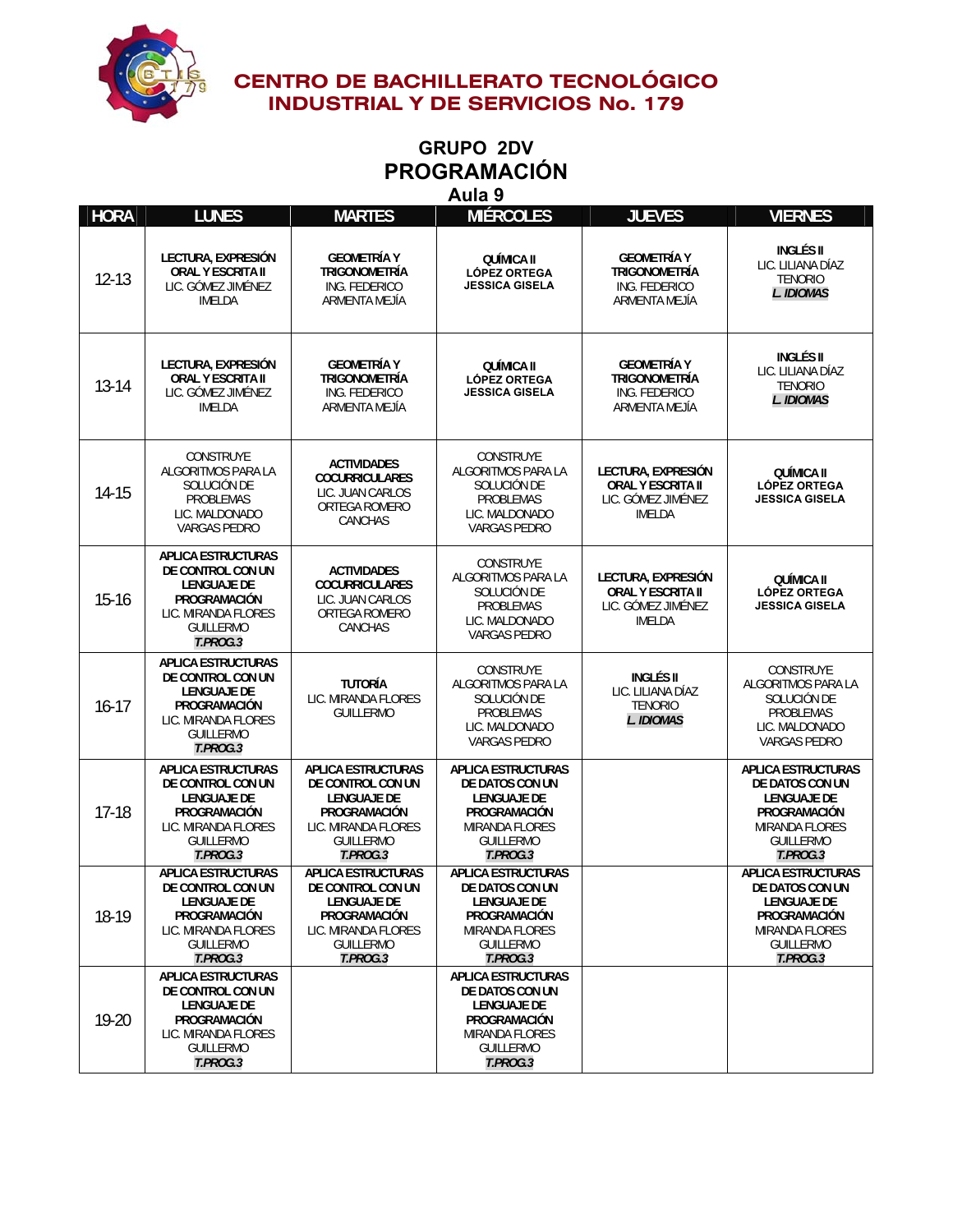

### **GRUPO 2BM TRABAJO SOCIAL Aula 1**

| <b>HORA</b> | <b>LUNES</b>                                                                                                                                      | <b>MARTES</b>                                                                                                                                     | <b>MIÉRCOLES</b>                                                                                                                                                             | <b>JUEVES</b>                                                                                                                                                                | <b>VIERNES</b>                                                                                                                                                               |
|-------------|---------------------------------------------------------------------------------------------------------------------------------------------------|---------------------------------------------------------------------------------------------------------------------------------------------------|------------------------------------------------------------------------------------------------------------------------------------------------------------------------------|------------------------------------------------------------------------------------------------------------------------------------------------------------------------------|------------------------------------------------------------------------------------------------------------------------------------------------------------------------------|
| $07-08$     |                                                                                                                                                   |                                                                                                                                                   |                                                                                                                                                                              |                                                                                                                                                                              |                                                                                                                                                                              |
| 08-09       | QUÍMICA II<br><b>LÓPEZ ORTEGA</b><br><b>JESSICA GISELA</b>                                                                                        | <b>GEOMETRÍA Y</b><br><b>TRIGONOMETRÍA</b><br>LIC. MA. ANGELINA<br>ROBLEDO GODÍNEZ                                                                | <b>GEOMETRÍA Y</b><br><b>TRIGONOMETRÍA</b><br>LIC. MA. ANGELINA<br>ROBLEDO GODÍNEZ                                                                                           |                                                                                                                                                                              | LECTURA, EXPRESIÓN<br>ORAL Y ESCRITA II<br>LIC. ELMA ÁNGELES<br>HERNÁNDEZ                                                                                                    |
| $09-10$     | QUÍMICA II<br><b>LÓPEZ ORTEGA</b><br><b>JESSICA GISELA</b>                                                                                        | <b>GEOMETRÍA Y</b><br><b>TRIGONOMETRÍA</b><br>LIC. MA. ANGELINA<br>ROBLEDO GODÍNEZ                                                                | <b>GEOMETRÍA Y</b><br><b>TRIGONOMETRÍA</b><br>LIC. MA. ANGELINA<br>ROBLEDO GODÍNEZ                                                                                           | <b>INGLÉS II</b><br>LIC. BETTY CAMARGO<br><b>APARICIO</b>                                                                                                                    | LECTURA, EXPRESIÓN<br>ORAL Y ESCRITA II<br>LIC. ELMA ÁNGELES<br>HERNÁNDEZ                                                                                                    |
| $10-11$     | <b>IDENTIFICA</b><br><b>FUNDAMENTOS</b><br>METODOLÓGICOS DE<br><b>TRABAJO SOCIAL</b><br>L.T.S. LUCILA MENDOZA<br>GONZÁLEZ<br>CÁMARA GESELL        | <b>TUTORIA</b><br>LIC. PATRICIA MUNIVE<br>CORTEZ                                                                                                  | <b>INGLÉS II</b><br>LIC. BETTY CAMARGO<br><b>APARICIO</b>                                                                                                                    | APLICA EL MÉTODO<br><b>CIENTÍFICO PARA EL</b><br><b>CONOCIMIENTO DE LA</b><br><b>NECESIDADES SOCIALES</b><br>LIC. YAJAIRA<br><b>GUADALUPE GARCÍA</b><br><b>ACOSTA</b>        | QUÍMICA II<br><b>LÓPEZ ORTEGA</b><br><b>JESSICA GISELA</b>                                                                                                                   |
| $11 - 12$   | <b>IDENTIFICA</b><br><b>FUNDAMENTOS</b><br>METODOLÓGICOS DE<br><b>TRABAJO SOCIAL</b><br>L.T.S. LUCILA MENDOZA<br>GONZÁLEZ<br>CÁMARA GESELL        | LECTURA, EXPRESIÓN<br><b>ORAL Y ESCRITA II</b><br>LIC. ELMA ÁNGELES<br>HERNÁNDEZ                                                                  | INGLÉS II<br>LIC. BETTY CAMARGO<br>APARICIO                                                                                                                                  | <b>APLICA EL MÉTODO</b><br><b>CIENTÍFICO PARA EL</b><br><b>CONOCIMIENTO DE LA</b><br><b>NECESIDADES SOCIALES</b><br>LIC. YAJAIRA<br><b>GUADALUPE GARCÍA</b><br><b>ACOSTA</b> | <b>QUÍMICA II</b><br><b>LÓPEZ ORTEGA</b><br><b>JESSICA GISELA</b>                                                                                                            |
| $12 - 13$   | <b>IDENTIFICA</b><br><b>FUNDAMENTOS</b><br>METODOLÓGICOS DE<br><b>TRABAJO SOCIAL</b><br>L.T.S. LUCILA MENDOZA<br>GONZÁLEZ<br>CÁMARA GESELL        | LECTURA, EXPRESIÓN<br>ORAL Y ESCRITA II<br>LIC. ELMA ÁNGELES<br>HERNÁNDEZ                                                                         | <b>APLICA EL MÉTODO</b><br><b>CIENTÍFICO PARA EL</b><br><b>CONOCIMIENTO DE LA</b><br><b>NECESIDADES SOCIALES</b><br>LIC. YAJAIRA<br><b>GUADALUPE GARCÍA</b><br><b>ACOSTA</b> | APLICA EL MÉTODO<br><b>CIENTÍFICO PARA EL</b><br><b>CONOCIMIENTO DE LA</b><br><b>NECESIDADES SOCIALES</b><br>LIC. YAJAIRA<br><b>GUADALUPE GARCÍA</b><br><b>ACOSTA</b>        | APLICA EL MÉTODO<br><b>CIENTÍFICO PARA EL</b><br><b>CONOCIMIENTO DE LA</b><br><b>NECESIDADES SOCIALES</b><br>LIC. YAJAIRA<br><b>GUADALUPE GARCÍA</b><br><b>ACOSTA</b>        |
| 13-14       | <b>IDENTIFICA</b><br><b>FUNDAMENTOS</b><br>METODOLÓGICOS DE<br><b>TRABAJO SOCIAL</b><br>L.T.S. LUCILA MENDOZA<br>GONZÁLEZ<br>CÁMARA GESELL        | <b>IDENTIFICA</b><br><b>FUNDAMENTOS</b><br>METODOLÓGICOS DE<br><b>TRABAJO SOCIAL</b><br>L.T.S. LUCILA MENDOZA<br>GONZÁLEZ<br><i>CÁMARA GESELL</i> | <b>APLICA EL MÉTODO</b><br><b>CIENTÍFICO PARA EL</b><br><b>CONOCIMIENTO DE LA</b><br><b>NECESIDADES SOCIALES</b><br>LIC. YAJAIRA<br><b>GUADALUPE GARCÍA</b><br><b>ACOSTA</b> | APLICA EL MÉTODO<br><b>CIENTÍFICO PARA EL</b><br><b>CONOCIMIENTO DE LA</b><br><b>NECESIDADES SOCIALES</b><br>LIC. YAJAIRA<br><b>GUADALUPE GARCÍA</b><br><b>ACOSTA</b>        | APLICA EL MÉTODO<br><b>CIENTÍFICO PARA EL</b><br><b>CONOCIMIENTO DE LA</b><br><b>NECESIDADES SOCIALES</b><br>LIC. YAJAIRA<br><b>GUADALUPE GARCÍA</b><br><b>ACOSTA</b>        |
| 14-15       | <b>IDENTIFICA</b><br><b>FUNDAMENTOS</b><br><b>METODOLÓGICOS DE</b><br><b>TRABAJO SOCIAL</b><br>L.T.S. LUCILA MENDOZA<br>GONZÁLEZ<br>CÁMARA GESELL | <b>IDENTIFICA</b><br><b>FUNDAMENTOS</b><br>METODOLÓGICOS DE<br><b>TRABAJO SOCIAL</b><br>L.T.S. LUCILA MENDOZA<br>GONZÁLEZ<br>CÁMARA GESELL        | APLICA EL MÉTODO<br><b>CIENTÍFICO PARA EL</b><br><b>CONOCIMIENTO DE LA</b><br><b>NECESIDADES SOCIALES</b><br>LIC. YAJAIRA<br><b>GUADALUPE GARCÍA</b><br><b>ACOSTA</b>        |                                                                                                                                                                              | <b>APLICA EL MÉTODO</b><br><b>CIENTÍFICO PARA EL</b><br><b>CONOCIMIENTO DE LA</b><br><b>NECESIDADES SOCIALES</b><br>LIC. YAJAIRA<br><b>GUADALUPE GARCÍA</b><br><b>ACOSTA</b> |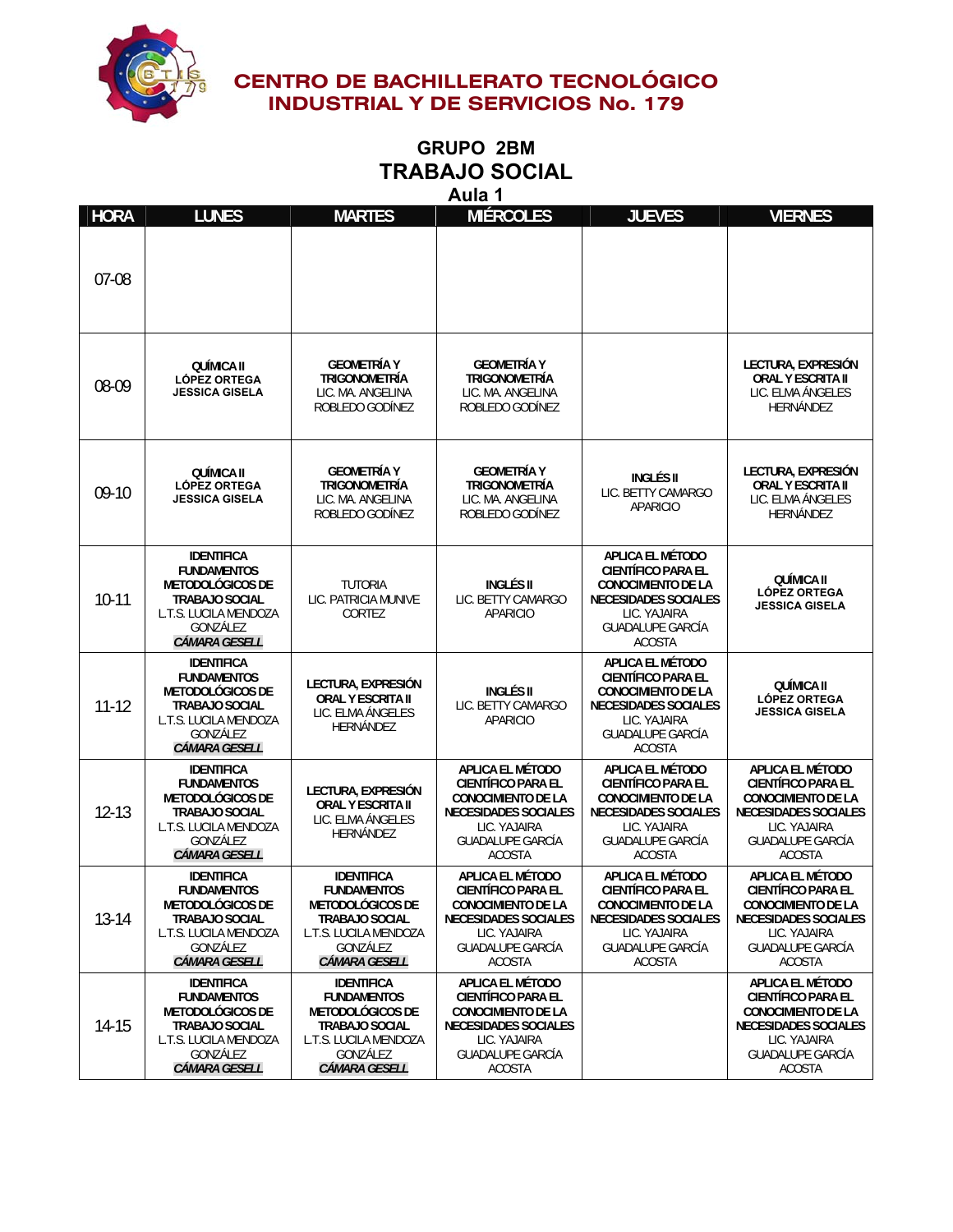

### **GRUPO 2BV TRABAJO SOCIAL Aula 1**

| <b>HORA</b> | <b>LUNES</b>                                                                                       | <b>MARTES</b>                                                                                                                                         | <b>MIÉRCOLES</b>                                                                                                                                                                     | <b>JUEVES</b>                                                                                                                                                              | <b>VIERNES</b>                                                                                                                                                                       |
|-------------|----------------------------------------------------------------------------------------------------|-------------------------------------------------------------------------------------------------------------------------------------------------------|--------------------------------------------------------------------------------------------------------------------------------------------------------------------------------------|----------------------------------------------------------------------------------------------------------------------------------------------------------------------------|--------------------------------------------------------------------------------------------------------------------------------------------------------------------------------------|
| $12 - 13$   | QUÍMICA II<br><b>LÓPEZ ORTEGA</b><br><b>JESSICA GISELA</b>                                         | LECTURA, EXPRESIÓN<br><b>ORAL Y ESCRITA II</b><br>LIC. GÓMEZ JIMÉNEZ<br><b>IMELDA</b>                                                                 | <b>GEOMETRÍA Y</b><br><b>TRIGONOMETRÍA</b><br>ING. FEDERICO<br>ARMENTA MEJÍA                                                                                                         | <b>INGLÉS II</b><br>LIC. LILIANA DÍAZ<br><b>TENORIO</b><br><b>L. IDIOMAS</b>                                                                                               |                                                                                                                                                                                      |
| $13 - 14$   | <b>QUÍMICA II</b><br><b>LÓPEZ ORTEGA</b><br><b>JESSICA GISELA</b>                                  | LECTURA, EXPRESIÓN<br><b>ORAL Y ESCRITA II</b><br>LIC. GÓMEZ JIMÉNEZ<br><b>IMELDA</b>                                                                 | <b>GEOMETRÍA Y</b><br><b>TRIGONOMETRÍA</b><br>ING. FEDERICO<br>ARMENTA MEJÍA                                                                                                         | <b>INGLÉS II</b><br>LIC. LILIANA DÍAZ<br><b>TENORIO</b><br><b>L. IDIOMAS</b>                                                                                               | <b>GEOMETRÍA Y</b><br><b>TRIGONOMETRÍA</b><br>ING. FEDERICO<br>ARMENTA MEJÍA                                                                                                         |
| 14-15       | <b>INGLÉS II</b><br>LIC. LILIANA DÍAZ<br><b>TENORIO</b><br>L. IDIOMAS                              | <b>IDENTIFICA</b><br><b>FUNDAMENTOS</b><br>METODOLÓGICOS DE<br><b>TRABAJO SOCIAL</b><br>L.T.S. JUANA INÉS<br>ALANÍS BETANCOURT<br>T. T. SOCIAL        | QUÍMICA II<br><b>LÓPEZ ORTEGA</b><br><b>JESSICA GISELA</b>                                                                                                                           | <b>IDENTIFICA</b><br><b>FUNDAMENTOS</b><br>METODOLÓGICOS DE<br><b>TRABAJO SOCIAL</b><br>L.T.S. JUANA INÉS<br>ALANÍS BETANCOURT<br>T. T. SOCIAL                             | <b>GEOMETRÍA Y</b><br><b>TRIGONOMETRÍA</b><br>ING. FEDERICO<br>ARMENTA MEJÍA                                                                                                         |
| $15 - 16$   | LECTURA, EXPRESIÓN<br><b>ORAL Y ESCRITA II</b><br>LIC. GÓMEZ JIMÉNEZ<br>IMELDA                     | <b>IDENTIFICA</b><br><b>FUNDAMENTOS</b><br><b>METODOLÓGICOS DE</b><br><b>TRABAJO SOCIAL</b><br>L.T.S. JUANA INÉS<br>ALANÍS BETANCOURT<br>T. T. SOCIAL | QUÍMICA II<br><b>LÓPEZ ORTEGA</b><br><b>JESSICA GISELA</b>                                                                                                                           | <b>IDENTIFICA</b><br><b>FUNDAMENTOS</b><br><b>METODOLÓGICOS DE</b><br><b>TRABAJO SOCIAL</b><br>L.T.S. JUANA INÉS<br>ALANÍS BETANCOURT<br>T. T. SOCIAL                      | <b>APLICA EL MÉTODO</b><br><b>CIENTÍFICO PARA EL</b><br><b>CONOCIMIENTO DE LA</b><br><b>NECESIDADES</b><br><b>SOCIALES</b><br>L.T.S. JUANA INÉS<br>ALANÍS BETANCOURT<br>T. T. SOCIAL |
| $16 - 17$   | LECTURA, EXPRESIÓN<br><b>ORAL Y ESCRITA II</b><br>LIC. GÓMEZ JIMÉNEZ<br>IMELDA                     | <b>IDENTIFICA</b><br><b>FUNDAMENTOS</b><br>METODOLÓGICOS DE<br><b>TRABAJO SOCIAL</b><br>L.T.S. JUANA INÉS<br>ALANÍS BETANCOURT<br>T. T. SOCIAL        | <b>TUTORIA</b><br>LIC. GÓMEZ JIMÉNEZ<br>IMELDA                                                                                                                                       | <b>IDENTIFICA</b><br><b>FUNDAMENTOS</b><br>METODOLÓGICOS DE<br><b>TRABAJO SOCIAL</b><br>L.T.S. JUANA INÉS<br>ALANÍS BETANCOURT<br>T. T. SOCIAL                             | APLICA EL MÉTODO<br><b>CIENTÍFICO PARA EL</b><br><b>CONOCIMIENTO DE LA</b><br><b>NECESIDADES</b><br><b>SOCIALES</b><br>L.T.S. JUANA INÉS<br>ALANIS BETANCOURT<br>T. T. SOCIAL        |
| $17-18$     | <b>ACTIVIDADES</b><br><b>COCURRICULARES</b><br>LIC. JUAN CARLOS<br>ORTEGA ROMERO<br>CANCHAS        | <b>IDENTIFICA</b><br><b>FUNDAMENTOS</b><br><b>METODOLÓGICOS DE</b><br><b>TRABAJO SOCIAL</b><br>L.T.S. JUANA INÉS<br>ALANIS BETANCOURT<br>T. T. SOCIAL | APLICA EL MÉTODO<br><b>CIENTÍFICO PARA EL</b><br><b>CONOCIMIENTO DE LA</b><br><b>NECESIDADES</b><br><b>SOCIALES</b><br>L.T.S. JUANA INÉS<br>ALANÍS BETANCOURT<br>T. T. SOCIAL        | <b>APLICA EL MÉTODO</b><br><b>CIENTÍFICO PARA EL</b><br><b>CONOCIMIENTO DE LA</b><br><b>NECESIDADES SOCIALES</b><br>L.T.S. JUANA INÉS<br>ALANÍS BETANCOURT<br>T. T. SOCIAL | APLICA EL MÉTODO<br><b>CIENTÍFICO PARA EL</b><br><b>CONOCIMIENTO DE LA</b><br><b>NECESIDADES</b><br><b>SOCIALES</b><br>L.T.S. JUANA INÉS<br>ALANIS BETANCOURT<br>T. T. SOCIAL        |
| 18-19       | <b>ACTIVIDADES</b><br><b>COCURRICULARES</b><br>LIC. JUAN CARLOS<br>ORTEGA ROMERO<br><b>CANCHAS</b> |                                                                                                                                                       | <b>APLICA EL MÉTODO</b><br><b>CIENTÍFICO PARA EL</b><br><b>CONOCIMIENTO DE LA</b><br><b>NECESIDADES</b><br><b>SOCIALES</b><br>L.T.S. JUANA INÉS<br>ALANIS BETANCOURT<br>T. T. SOCIAL | APLICA EL MÉTODO<br><b>CIENTÍFICO PARA EL</b><br><b>CONOCIMIENTO DE LA</b><br><b>NECESIDADES SOCIALES</b><br>L.T.S. JUANA INÉS<br>ALANÍS BETANCOURT<br>T. T. SOCIAL        | <b>APLICA EL MÉTODO</b><br><b>CIENTÍFICO PARA EL</b><br><b>CONOCIMIENTO DE LA</b><br><b>NECESIDADES</b><br><b>SOCIALES</b><br>L.T.S. JUANA INÉS<br>ALANÍS BETANCOURT<br>T. T. SOCIAL |
| 19-20       |                                                                                                    |                                                                                                                                                       | APLICA EL MÉTODO<br><b>CIENTÍFICO PARA EL</b><br><b>CONOCIMIENTO DE LA</b><br><b>NECESIDADES</b><br><b>SOCIALES</b><br>L.T.S. JUANA INÉS<br>ALANIS BETANCOURT<br>T. T. SOCIAL        | APLICA EL MÉTODO<br><b>CIENTÍFICO PARA EL</b><br><b>CONOCIMIENTO DE LA</b><br><b>NECESIDADES SOCIALES</b><br>L.T.S. JUANA INES<br>ALANÍS BETANCOURT<br>T. T. SOCIAL        |                                                                                                                                                                                      |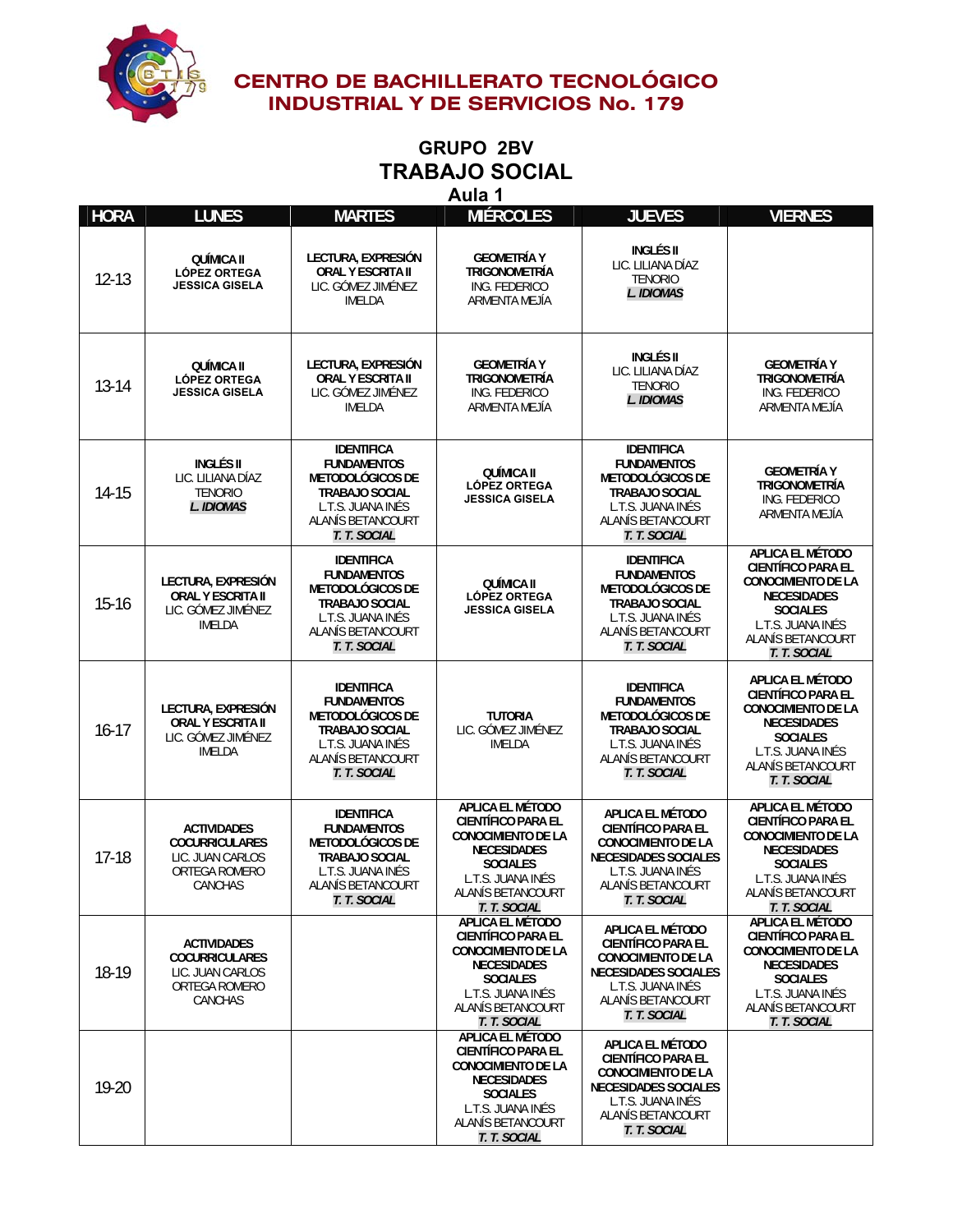

### **GRUPO 2CM ARQUITECTURA Aula 12**

| <b>HORA</b> | <b>LUNES</b>                                                                                                                                        | <b>MARTES</b>                                                                                                                                                 | <b>MIÉRCOLES</b>                                                                                                                                       | <b>JUEVES</b>                                                                                                                                                 | <b>VIERNES</b>                                                                                                                                         |
|-------------|-----------------------------------------------------------------------------------------------------------------------------------------------------|---------------------------------------------------------------------------------------------------------------------------------------------------------------|--------------------------------------------------------------------------------------------------------------------------------------------------------|---------------------------------------------------------------------------------------------------------------------------------------------------------------|--------------------------------------------------------------------------------------------------------------------------------------------------------|
| 07-08       |                                                                                                                                                     |                                                                                                                                                               | <b>ELABORA BOCETOS</b><br><b>AQUITECTONICOS</b><br>UTILIZANDO TECNICAS<br><b>GRAFICAS</b><br>ARQ. ALEJANDRO<br>ARRIETA LÓPEZ<br><b>T. CONSTRUCCIÓN</b> |                                                                                                                                                               |                                                                                                                                                        |
| 08-09       | LECTURA, EXPRESIÓN<br><b>ORAL Y ESCRITA II</b><br>LIC. ELMA ÁNGELES<br>HERNÁNDEZ                                                                    |                                                                                                                                                               | <b>ELABORA BOCETOS</b><br><b>AQUITECTONICOS</b><br>UTILIZANDO TECNICAS<br><b>GRAFICAS</b><br>ARQ. ALEJANDRO<br>ARRIETA LÓPEZ<br><b>T. CONSTRUCCIÓN</b> |                                                                                                                                                               |                                                                                                                                                        |
| $09-10$     | LECTURA, EXPRESIÓN<br><b>ORAL Y ESCRITA II</b><br>LIC. ELMA ÁNGELES<br>HERNÁNDEZ                                                                    | QUÍMICA II<br>ING. MARÍA DEL<br>CONSUELO HERNÁNDEZ<br>MARTÍNEZ                                                                                                | <b>ELABORA BOCETOS</b><br><b>AQUITECTONICOS</b><br>UTILIZANDO TECNICAS<br><b>GRAFICAS</b><br>ARQ. ALEJANDRO<br>ARRIETA LÓPEZ<br>T. CONSTRUCCIÓN        | QUÍMICA II<br>ING. MARÍA DEL<br>CONSUELO HERNÁNDEZ<br><b>MARTÍNEZ</b>                                                                                         |                                                                                                                                                        |
| $10-11$     | <b>INGLÉS II</b><br>LIC. BETTY CAMARGO<br><b>APARICIO</b>                                                                                           | <b>QUÍMICA II</b><br>ING. MARÍA DEL<br>CONSUELO HERNÁNDEZ<br>MARTÍNEZ                                                                                         | <b>ELABORA BOCETOS</b><br><b>AQUITECTONICOS</b><br>UTILIZANDO TECNICAS<br><b>GRAFICAS</b><br>ARQ. ALEJANDRO<br>ARRIETA LÓPEZ<br><b>T. CONSTRUCCIÓN</b> | <b>QUÍMICA II</b><br>ING. MARÍA DEL<br>CONSUELO HERNÁNDEZ<br>MARTÍNEZ                                                                                         | <b>ELABORA BOCETOS</b><br><b>AQUITECTONICOS</b><br>UTILIZANDO TECNICAS<br><b>GRAFICAS</b><br>ARQ. ALEJANDRO<br>ARRIETA LÓPEZ<br><b>T. CONSTRUCCIÓN</b> |
| $11 - 12$   | INGLÉS II<br>LIC. BETTY CAMARGO<br><b>APARICIO</b>                                                                                                  | <b>REALIZA TRAZOS CON</b><br><b>EQUIPO E</b><br><b>INSTRUMENTOS DE</b><br><b>DIBUJO</b><br><b>T. CONSTRUCCIÓN</b><br><b>RAMÍREZ HINOJOSA</b><br><b>GERMAN</b> | <b>ELABORA BOCETOS</b><br><b>AQUITECTONICOS</b><br>UTILIZANDO TECNICAS<br><b>GRAFICAS</b><br>ARQ. ALEJANDRO<br>ARRIETA LÓPEZ<br><b>T. CONSTRUCCIÓN</b> | LECTURA, EXPRESIÓN<br><b>ORAL Y ESCRITA II</b><br>LIC. ELMA ÁNGELES<br>HERNÁNDEZ                                                                              | <b>ELABORA BOCETOS</b><br><b>AQUITECTONICOS</b><br>UTILIZANDO TECNICAS<br><b>GRAFICAS</b><br>ARQ. ALEJANDRO<br>ARRIETA LÓPEZ<br><b>T. CONSTRUCCIÓN</b> |
| $12 - 13$   | REALIZA BOCETOS<br>ARQUITECTÓNICOS<br>UTILIZANDO TECNICAS<br><b>GRAFICAS</b><br>LIC. HERNÁNDEZ<br><b>ESCORZA RODRIGO</b><br><b>GUILLERMO</b>        | REALIZA TRAZOS CON<br><b>EQUIPO E</b><br><b>INSTRUMENTOS DE</b><br><b>DIBUJO</b><br><b>T. CONSTRUCCIÓN</b><br><b>RAMÍREZ HINOJOSA</b><br><b>GERMAN</b>        | <b>INGLÉS II</b><br>LIC. BETTY CAMARGO<br><b>APARICIO</b>                                                                                              | <b>REALIZA TRAZOS CON</b><br><b>EQUIPO E</b><br><b>INSTRUMENTOS DE</b><br><b>DIBUJO</b><br><b>T. CONSTRUCCIÓN</b><br><b>RAMÍREZ HINOJOSA</b><br><b>GERMAN</b> | LECTURA, EXPRESIÓN<br>ORAL Y ESCRITA II<br>LIC. ELMA ÁNGELES<br>HERNANDEZ                                                                              |
| 13-14       | REALIZA BOCETOS<br><b>ARQUITECTÓNICOS</b><br>UTILIZANDO TECNICAS<br><b>GRAFICAS</b><br>LIC. HERNÁNDEZ<br><b>ESCORZA RODRIGO</b><br><b>GUILLERMO</b> | <b>REALIZA TRAZOS CON</b><br><b>EQUIPO E</b><br><b>INSTRUMENTOS DE</b><br><b>DIBUJO</b><br><b>T. CONSTRUCCIÓN</b><br><b>RAMÍREZ HINOJOSA</b><br><b>GERMAN</b> | REALIZA BOCETOS<br>ARQUITECTÓNICOS<br>UTILIZANDO TECNICAS<br><b>GRAFICAS</b><br>LIC. HERNÁNDEZ<br>ESCORZA RODRIGO<br><b>GUILLERMO</b>                  | REALIZA BOCETOS<br>ARQUITECTÓNICOS<br>UTILIZANDO TECNICAS<br><b>GRAFICAS</b><br>LIC. HERNÁNDEZ<br><b>ESCORZA RODRIGO</b><br><b>GUILLERMO</b>                  | <b>GEOMETRÍA Y</b><br><b>TRIGONOMETRÍA</b><br>LIC. MA. ANGELINA<br>ROBLEDO GODÍNEZ                                                                     |
| $14-15$     | TUTORIA<br>ARQ. ALEJANDRO<br>ARRIETA LÓPEZ                                                                                                          | <b>GEOMETRÍA Y</b><br><b>TRIGONOMETRÍA</b><br>LIC. MA. ANGELINA<br>ROBLEDO GODÍNEZ                                                                            | REALIZA BOCETOS<br>ARQUITECTÓNICOS<br>UTILIZANDO TECNICAS<br><b>GRAFICAS</b><br>LIC. HERNÁNDEZ<br>ESCORZA RODRIGO<br><b>GUILLERMO</b>                  | REALIZA BOCETOS<br>ARQUITECTÓNICOS<br>UTILIZANDO TECNICAS<br><b>GRAFICAS</b><br>LIC. HERNÁNDEZ<br><b>ESCORZA RODRIGO</b><br><b>GUILLERMO</b>                  | <b>GEOMETRÍA Y</b><br><b>TRIGONOMETRÍA</b><br>LIC. MA. ANGELINA<br>ROBLEDO GODÍNEZ                                                                     |
| $15 - 16$   |                                                                                                                                                     |                                                                                                                                                               |                                                                                                                                                        |                                                                                                                                                               | <b>GEOMETRÍA Y</b><br><b>TRIGONOMETRÍA</b><br>LIC. MA. ANGELINA<br>ROBLEDO GODÍNEZ                                                                     |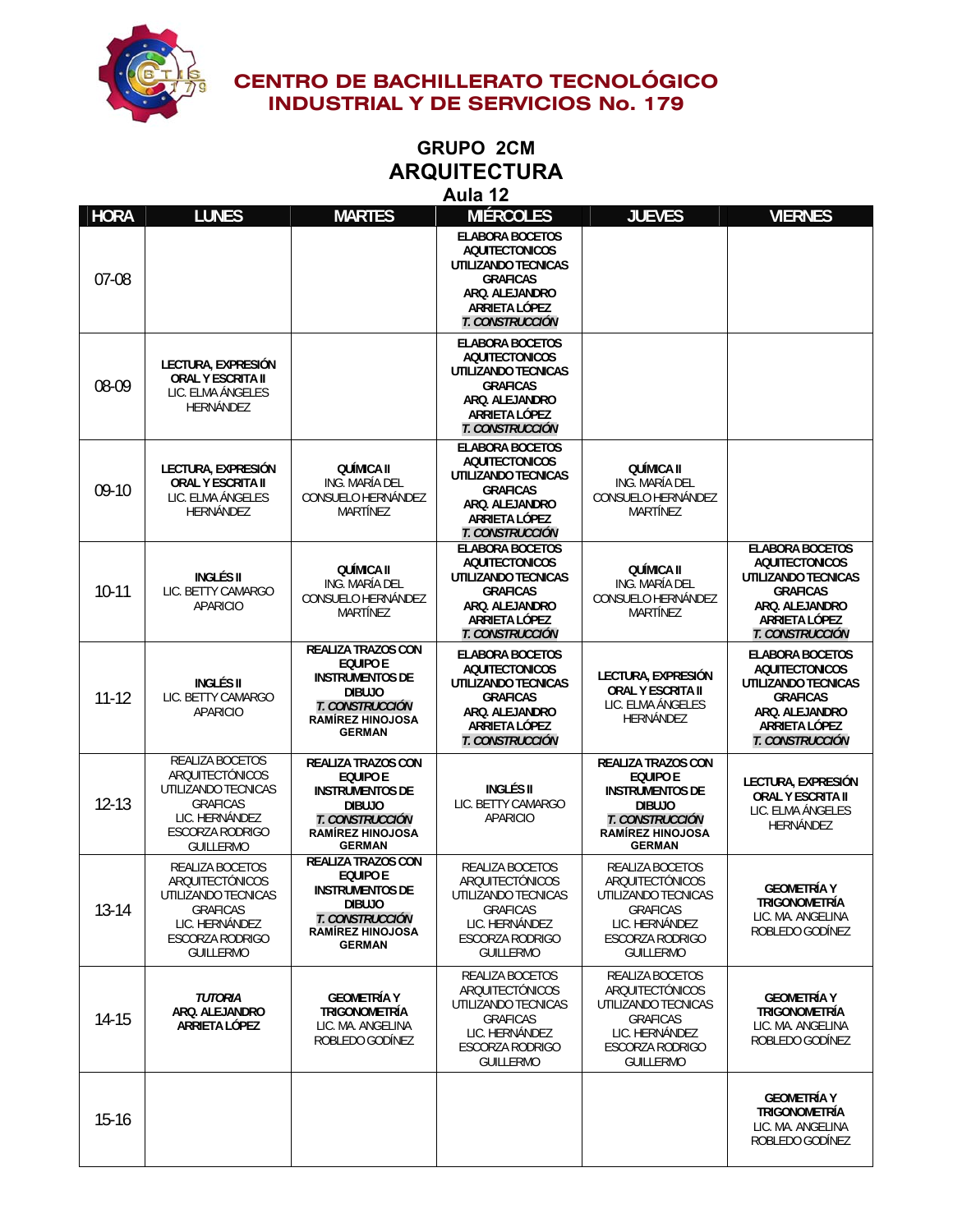

### **GRUPO 2CV ARQUITECTURA Aula 12**

| <b>HORA</b> | <b>LUNES</b>                                                                                                                                                        | <b>MARTES</b>                                                                                                                                                       | <b>MIÉRCOLES</b>                                                                                                                                              | <b>JUEVES</b>                                                                                                                                       | <b>VIERNES</b>                                                                                                                               |
|-------------|---------------------------------------------------------------------------------------------------------------------------------------------------------------------|---------------------------------------------------------------------------------------------------------------------------------------------------------------------|---------------------------------------------------------------------------------------------------------------------------------------------------------------|-----------------------------------------------------------------------------------------------------------------------------------------------------|----------------------------------------------------------------------------------------------------------------------------------------------|
| $12 - 13$   |                                                                                                                                                                     | <b>TUTORIA</b><br>LIC. HERNÁNDEZ<br>ESCORZA RODRIGO<br><b>GUILLERMO</b>                                                                                             | <b>REALIZA TRAZOS CON</b><br><b>EQUIPO E</b><br><b>INSTRUMENTOS DE</b><br><b>DIBUJO</b><br>T. CONSTRUCCIÓN<br><b>RAMÍREZ HINOJOSA</b><br><b>GERMAN</b>        | <b>GEOMETRÍA Y</b><br><b>TRIGONOMETRÍA</b><br>LIC. MA. ANGELINA<br>ROBLEDO GODÍNEZ                                                                  | REALIZA BOCETOS<br>ARQUITECTÓNICOS<br>UTILIZANDO TECNICAS<br><b>GRAFICAS</b><br>LIC. HERNÁNDEZ<br><b>ESCORZA RODRIGO</b><br><b>GUILLERMO</b> |
| $13 - 14$   | QUÍMICA II<br>ING. MARÍA DEL<br>CONSUELO HERNÁNDEZ<br>MARTÍNEZ                                                                                                      | INGLÉS II<br>LIC. LILIANA DÍAZ<br><b>TENORIO</b><br>L. IDIOMAS                                                                                                      | <b>REALIZA TRAZOS CON</b><br><b>EQUIPO E</b><br><b>INSTRUMENTOS DE</b><br><b>DIBUJO</b><br><b>T. CONSTRUCCIÓN</b><br><b>RAMÍREZ HINOJOSA</b><br><b>GERMAN</b> | <b>GEOMETRÍA Y</b><br><b>TRIGONOMETRÍA</b><br>LIC. MA. ANGELINA<br>ROBLEDO GODÍNEZ                                                                  | REALIZA BOCETOS<br>ARQUITECTÓNICOS<br>UTILIZANDO TECNICAS<br><b>GRAFICAS</b><br>LIC. HERNÁNDEZ<br><b>ESCORZA RODRIGO</b><br><b>GUILLERMO</b> |
| 14-15       | QUÍMICA II<br>ING. MARÍA DEL<br>CONSUELO HERNÁNDEZ<br>MARTÍNEZ                                                                                                      | LECTURA, EXPRESIÓN<br>ORAL Y ESCRITA II<br>LIC. ELMA ÁNGELES<br>HERNÁNDEZ                                                                                           | <b>REALIZA TRAZOS CON</b><br><b>EQUIPO E</b><br><b>INSTRUMENTOS DE</b><br><b>DIBUJO</b><br><b>T. CONSTRUCCIÓN</b><br><b>RAMÍREZ HINOJOSA</b><br><b>GERMAN</b> | LECTURA, EXPRESIÓN<br><b>ORAL Y ESCRITA II</b><br>LIC. ELMA ÁNGELES<br>HERNÁNDEZ                                                                    | REALIZA BOCETOS<br><b>ARQUITECTÓNICOS</b><br>UTILIZANDO TECNICAS<br><b>GRAFICAS</b><br>LIC. HERNÁNDEZ<br>ESCORZA RODRIGO<br><b>GUILLERMO</b> |
| $15 - 16$   | INGLÉS II<br>LIC. LILIANA DÍAZ<br><b>TENORIO</b><br>L. IDIOMAS                                                                                                      | LECTURA, EXPRESIÓN<br>ORAL Y ESCRITA II<br>LIC. ELMA ÁNGELES<br>HERNÁNDEZ                                                                                           | <b>REALIZA TRAZOS CON</b><br><b>EQUIPO E</b><br><b>INSTRUMENTOS DE</b><br><b>DIBUJO</b><br><b>T. CONSTRUCCIÓN</b><br><b>RAMÍREZ HINOJOSA</b><br><b>GERMAN</b> | LECTURA, EXPRESIÓN<br><b>ORAL Y ESCRITA II</b><br>LIC. ELMA ÁNGELES<br>HERNÁNDEZ                                                                    | <b>INGLÉS II</b><br>LIC. LILIANA DÍAZ<br><b>TENORIO</b><br>L. IDIOMAS                                                                        |
| $16 - 17$   | <b>ELABORA BOCETOS</b><br><b>ARQUITECTÓNICOS</b><br>UTILIZANDO COMO<br><b>REFERENCIA EL ESTUDIO</b><br>ANTROPOMÉTRICO<br>ARQ. VÍCTOR MANUEL<br><b>GÓMEZ ESPEJEL</b> | <b>ELABORA BOCETOS</b><br><b>ARQUITECTÓNICOS</b><br>UTILIZANDO COMO<br><b>REFERENCIA EL ESTUDIO</b><br>ANTROPOMÉTRICO<br>ARQ. VÍCTOR MANUEL<br><b>GÓMEZ ESPEJEL</b> | QUÍMICA II<br>ING. MARÍA DEL<br>CONSUELO HERNÁNDEZ<br><b>MARTÍNEZ</b>                                                                                         | REALIZA BOCETOS<br><b>ARQUITECTÓNICOS</b><br>UTILIZANDO TECNICAS<br><b>GRAFICAS</b><br>LIC. HERNÁNDEZ<br><b>ESCORZA RODRIGO</b><br><b>GUILLERMO</b> | <b>GEOMETRÍA Y</b><br><b>TRIGONOMETRÍA</b><br>LIC. MA. ANGELINA<br>ROBLEDO GODÍNEZ                                                           |
| $17-18$     | <b>ELABORA BOCETOS</b><br><b>ARQUITECTÓNICOS</b><br>UTILIZANDO COMO<br><b>REFERENCIA EL ESTUDIO</b><br>ANTROPOMÉTRICO<br>ARQ. VÍCTOR MANUEL<br><b>GÓMEZ ESPEJEL</b> | <b>ELABORA BOCETOS</b><br><b>ARQUITECTÓNICOS</b><br>UTILIZANDO COMO<br><b>REFERENCIA EL ESTUDIO</b><br>ANTROPOMÉTRICO<br>ARQ. VÍCTOR MANUEL<br>GÓMEZ ESPEJEL        | <b>QUÍMICA II</b><br>ING. MARÍA DEL<br>CONSUELO HERNÁNDEZ<br>MARTÍNEZ                                                                                         | REALIZA BOCETOS<br>ARQUITECTÓNICOS<br>UTILIZANDO TECNICAS<br><b>GRAFICAS</b><br>LIC. HERNÁNDEZ<br>ESCORZA RODRIGO<br><b>GUILLERMO</b>               | <b>GEOMETRÍA Y</b><br><b>TRIGONOMETRÍA</b><br>LIC. MA. ANGELINA<br>ROBLEDO GODÍNEZ                                                           |
| 18-19       | <b>ELABORA BOCETOS</b><br><b>ARQUITECTÓNICOS</b><br>UTILIZANDO COMO<br><b>REFERENCIA EL ESTUDIO</b><br>ANTROPOMÉTRICO<br>ARQ. VÍCTOR MANUEL<br><b>GÓMEZ ESPEJEL</b> | <b>ELABORA BOCETOS</b><br><b>ARQUITECTÓNICOS</b><br>UTILIZANDO COMO<br><b>REFERENCIA EL ESTUDIO</b><br>ANTROPOMÉTRICO<br>ARQ. VÍCTOR MANUEL<br><b>GÓMEZ ESPEJEL</b> | <b>ACTIVIDADES</b><br><b>COCURRICULARES</b><br>LIC. JUAN CARLOS<br>ORTEGA ROMERO<br>CANCHAS                                                                   | REALIZA BOCETOS<br>ARQUITECTONICOS<br>UTILIZANDO TECNICAS<br><b>GRAFICAS</b><br>LIC. HERNÁNDEZ<br><b>ESCORZA RODRIGO</b><br><b>GUILLERMO</b>        |                                                                                                                                              |
| 19-20       | <b>ELABORA BOCETOS</b><br><b>ARQUITECTÓNICOS</b><br>UTILIZANDO COMO<br><b>REFERENCIA EL ESTUDIO</b><br>ANTROPOMÉTRICO<br>ARO. VÍCTOR MANUEL<br><b>GÓMEZ ESPEJEL</b> |                                                                                                                                                                     | <b>ACTIVIDADES</b><br><b>COCURRICULARES</b><br>LIC. JUAN CARLOS<br>ORTEGA ROMERO<br>CANCHAS                                                                   |                                                                                                                                                     |                                                                                                                                              |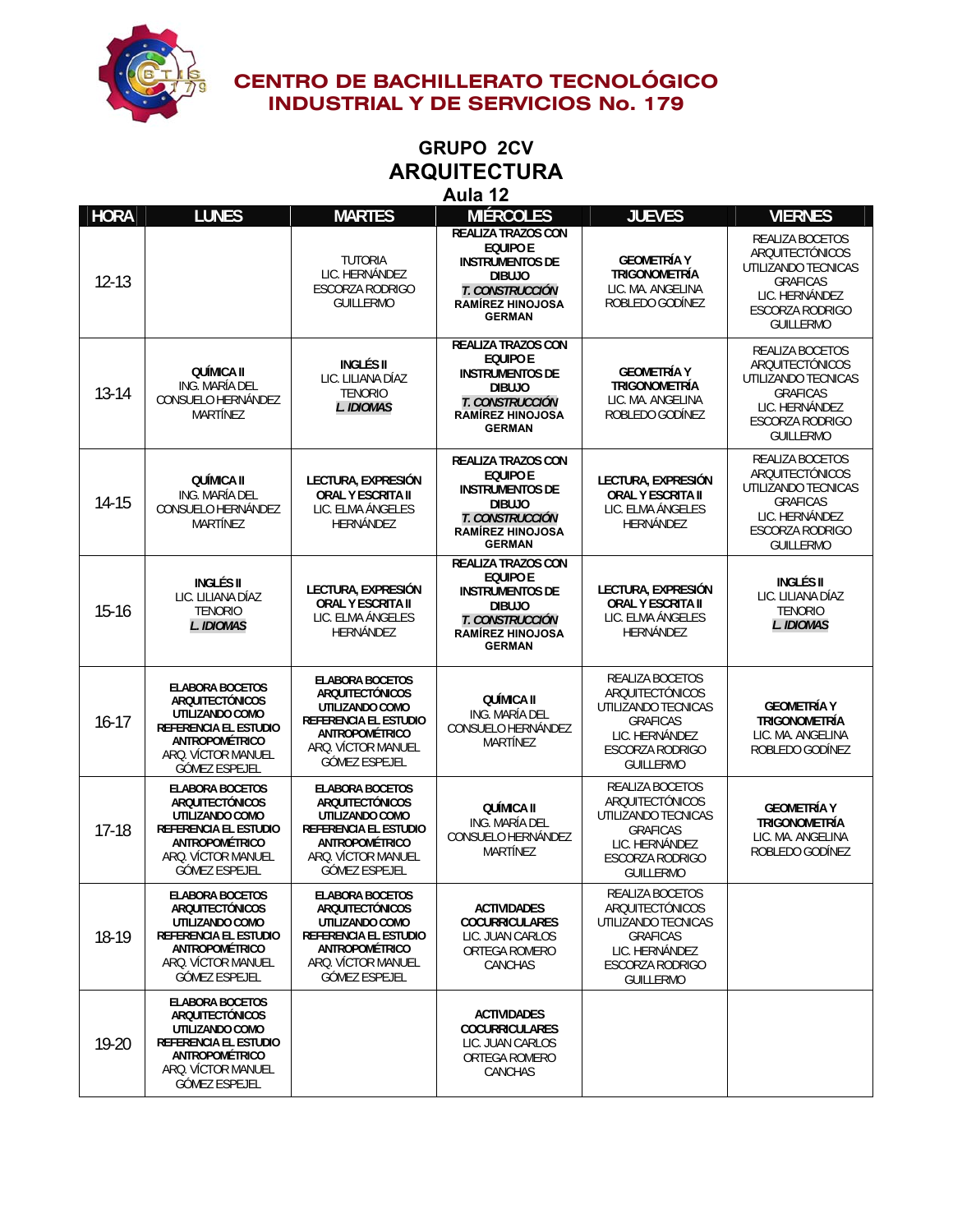

# **GRUPO 2AM ADMINISTRACIÓN DE RECURSOS HUMANOS**

**Aula 4**

| <b>HORA</b> | <b>LUNES</b>                                                                                                                                                                                               | <b>MARTES</b>                                                                                                                                                                                              | <b>MIÉRCOLES</b>                                                                                                                                                                                    | <b>JUEVES</b>                                                                                                                                                                                              | <b>VIERNES</b>                                                                                                                                                                                      |
|-------------|------------------------------------------------------------------------------------------------------------------------------------------------------------------------------------------------------------|------------------------------------------------------------------------------------------------------------------------------------------------------------------------------------------------------------|-----------------------------------------------------------------------------------------------------------------------------------------------------------------------------------------------------|------------------------------------------------------------------------------------------------------------------------------------------------------------------------------------------------------------|-----------------------------------------------------------------------------------------------------------------------------------------------------------------------------------------------------|
| 07-08       | <b>DISTINGUE LOS DIFERENTES</b><br>TIPOS DE EMPRESA POR SU<br><b>GIRO, ÁREAS FUNCIONALES,</b><br><b>DOCUMENTACIÓN</b><br><b>ADMINISTRATIVA Y</b><br><b>RECURSOS</b><br>LIC. SONIA MENDOZA<br><b>TORRES</b> | <b>DISTINGUE LOS DIFERENTES</b><br>TIPOS DE EMPRESA POR SU<br><b>GIRO, ÁREAS FUNCIONALES,</b><br><b>DOCUMENTACIÓN</b><br><b>ADMINISTRATIVA Y</b><br><b>RECURSOS</b><br>LIC. SONIA MENDOZA<br><b>TORRES</b> | <b>DISTINGUE LOS DIFERENTES</b><br>TIPOS DE EMPRESA POR SU<br>GIRO, ÁREAS FUNCIONALES,<br><b>DOCUMENTACIÓN</b><br><b>ADMINISTRATIVA Y</b><br><b>RECURSOS</b><br>LIC. SONIA MENDOZA<br><b>TORRES</b> | <b>DISTINGUE LOS DIFERENTES</b><br>TIPOS DE EMPRESA POR SU<br><b>GIRO, ÁREAS FUNCIONALES,</b><br><b>DOCUMENTACIÓN</b><br><b>ADMINISTRATIVA Y</b><br><b>RECURSOS</b><br>LIC. SONIA MENDOZA<br><b>TORRES</b> | <b>DISTINGUE LOS DIFERENTES</b><br>TIPOS DE EMPRESA POR SU<br>GIRO, ÁREAS FUNCIONALES,<br><b>DOCUMENTACIÓN</b><br><b>ADMINISTRATIVA Y</b><br><b>RECURSOS</b><br>LIC. SONIA MENDOZA<br><b>TORRES</b> |
| 08-09       | <b>DISTINGUE LOS DIFERENTES</b><br>TIPOS DE EMPRESA POR SU<br><b>GIRO, ÁREAS FUNCIONALES.</b><br><b>DOCUMENTACIÓN</b><br><b>ADMINISTRATIVA Y</b><br><b>RECURSOS</b><br>LIC. SONIA MENDOZA<br><b>TORRES</b> | LECTURA, EXPRESIÓN<br><b>ORAL Y ESCRITA II</b><br>LIC. ELMA ANGELES<br>HERNÁNDEZ                                                                                                                           | <b>DISTINGUE LOS DIFERENTES</b><br>TIPOS DE EMPRESA POR SU<br><b>GIRO, ÁREAS FUNCIONALES.</b><br>DOCUMENTACIÓN<br><b>ADMINISTRATIVA Y</b><br><b>RECURSOS</b><br>LIC. SONIA MENDOZA<br><b>TORRES</b> | LECTURA, EXPRESIÓN<br><b>ORAL Y ESCRITA II</b><br>LIC. ELMA ÁNGELES<br>HERNÁNDEZ                                                                                                                           | <b>DISTINGUE LOS DIFERENTES</b><br>TIPOS DE EMPRESA POR SU<br>GIRO, ÁREAS FUNCIONALES,<br>DOCUMENTACIÓN<br><b>ADMINISTRATIVA Y</b><br><b>RECURSOS</b><br>LIC. SONIA MENDOZA<br><b>TORRES</b>        |
| $09-10$     | <b>DISTINGUE LOS DIFERENTES</b><br>TIPOS DE EMPRESA POR SU<br>GIRO, ÁREAS FUNCIONALES,<br><b>DOCUMENTACIÓN</b><br><b>ADMINISTRATIVA Y</b><br><b>RECURSOS</b><br>LIC. SONIA MENDOZA<br><b>TORRES</b>        | LECTURA, EXPRESIÓN<br><b>ORAL Y ESCRITA II</b><br>LIC. ELMA ÁNGELES<br>HERNÁNDEZ                                                                                                                           | <b>QUÍMICA II</b><br><b>LÓPEZ ORTEGA</b><br><b>JESSICA GISELA</b>                                                                                                                                   | LECTURA, EXPRESIÓN<br>ORAL Y ESCRITA II<br>LIC. ELMA ÁNGELES<br>HERNÁNDEZ                                                                                                                                  | <b>DISTINGUE LOS DIFERENTES</b><br>TIPOS DE EMPRESA POR SU<br>GIRO, ÁREAS FUNCIONALES,<br><b>DOCUMENTACIÓN</b><br><b>ADMINISTRATIVA Y</b><br><b>RECURSOS</b><br>LIC. SONIA MENDOZA<br><b>TORRES</b> |
| $10-11$     | QUÍMICA II<br><b>LÓPEZ ORTEGA</b><br><b>JESSICA GISELA</b>                                                                                                                                                 | <b>INGLÉS II</b><br>LIC. LILIANA DÍAZ<br><b>TENORIO</b><br>L. IDIOMAS                                                                                                                                      | <b>QUÍMICA II</b><br><b>LÓPEZ ORTEGA</b><br><b>JESSICA GISELA</b>                                                                                                                                   | <b>TUTORIA</b><br>LIC. SONIA MENDOZA<br><b>TORRES</b>                                                                                                                                                      | <b>GEOMETRÍA Y</b><br><b>TRIGONOMETRÍA</b><br>LIC. MA. ANGELINA<br>ROBLEDO GODÍNEZ                                                                                                                  |
| $11 - 12$   | QUÍMICA II<br><b>LÓPEZ ORTEGA</b><br><b>JESSICA GISELA</b>                                                                                                                                                 | <b>INGLÉS II</b><br>LIC. LILIANA DÍAZ<br><b>TENORIO</b><br><b>L. IDIOMAS</b>                                                                                                                               | <b>ELABORA ESTRATEGIAS</b><br>PARA REALIZAR LAS<br><b>ACTIVIDADES DE SU</b><br>ÁREA<br>LIC. MARIA DEL ROSARIO<br><b>MORA MONROY</b><br>T. ADMÓN.                                                    |                                                                                                                                                                                                            | <b>GEOMETRÍA Y</b><br><b>TRIGONOMETRÍA</b><br>LIC. MA. ANGELINA<br>ROBLEDO GODÍNEZ                                                                                                                  |
| $12 - 13$   | <b>GEOMETRÍA Y</b><br><b>TRIGONOMETRÍA</b><br>LIC. MA. ANGELINA<br>ROBLEDO GODÍNEZ                                                                                                                         | <b>ELABORA ESTRATEGIAS</b><br>PARA REALIZAR LAS<br><b>ACTIVIDADES DE SU</b><br>ÁREA<br>LIC. MARIA DEL ROSARIO<br>MORA MONROY<br>t. Admón.                                                                  | <b>ELABORA ESTRATEGIAS</b><br>PARA REALIZAR LAS<br><b>ACTIVIDADES DE SU</b><br>ÁREA<br>LIC. MARIA DEL ROSARIO<br><b>MORA MONROY</b><br>T. ADMÓN.                                                    |                                                                                                                                                                                                            |                                                                                                                                                                                                     |
| 13-14       | <b>GEOMETRÍA Y</b><br><b>TRIGONOMETRÍA</b><br>LIC. MA. ANGELINA<br>ROBLEDO GODÍNEZ                                                                                                                         | <b>ELABORA ESTRATEGIAS</b><br><b>PARA REALIZAR LAS</b><br><b>ACTIVIDADES DE SU</b><br>ÁREA<br>LIC. MARIA DEL ROSARIO<br>MORA MONROY<br>T. ADMON.                                                           | <b>ELABORA ESTRATEGIAS</b><br><b>PARA REALIZAR LAS</b><br><b>ACTIVIDADES DE SU</b><br>ÁREA<br>LIC. MARIA DEL ROSARIO<br><b>MORA MONROY</b><br>T. ADMON.                                             |                                                                                                                                                                                                            |                                                                                                                                                                                                     |
| $14 - 15$   |                                                                                                                                                                                                            | <b>ELABORA ESTRATEGIAS</b><br>PARA REALIZAR LAS<br><b>ACTIVIDADES DE SU</b><br>ÁREA<br>LIC. MARIA DEL ROSARIO<br>MORA MONROY<br>t. Admón.                                                                  | <b>ELABORA ESTRATEGIAS</b><br>PARA REALIZAR LAS<br><b>ACTIVIDADES DE SU</b><br>ÁREA<br>LIC. MARIA DEL ROSARIO<br>MORA MONROY<br>t. Admón.                                                           |                                                                                                                                                                                                            |                                                                                                                                                                                                     |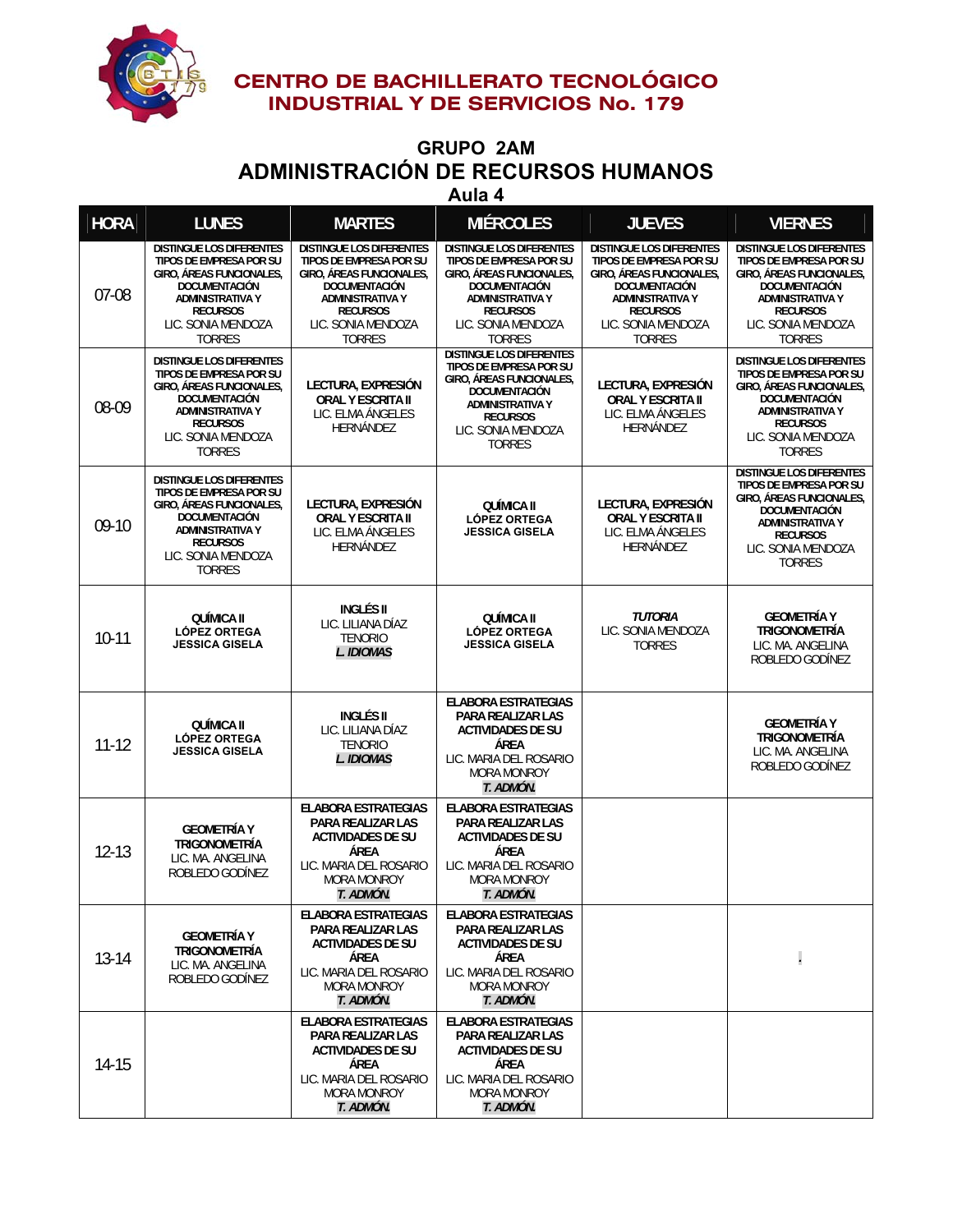

# **GRUPO 2AV ADMINISTRACIÓN DE RECURSOS HUMANOS**

**Aula 4** 

| <b>HORA</b> | <b>LUNES</b>                                                                                                                                                                                 | <b>MARTES</b>                                                                                                                                                                                       | <b>MIÉRCOLES</b>                                                                                                                                                                                    | <b>JUEVES</b>                                                                                                                        | <b>VIERNES</b>                                                                                                                                                                                             |
|-------------|----------------------------------------------------------------------------------------------------------------------------------------------------------------------------------------------|-----------------------------------------------------------------------------------------------------------------------------------------------------------------------------------------------------|-----------------------------------------------------------------------------------------------------------------------------------------------------------------------------------------------------|--------------------------------------------------------------------------------------------------------------------------------------|------------------------------------------------------------------------------------------------------------------------------------------------------------------------------------------------------------|
| $12 - 13$   | INGLÉS II<br>LIC. LILIANA DÍAZ<br><b>TENORIO</b><br>L. IDIOMAS                                                                                                                               | GEOMETRÍA Y<br><b>TRIGONOMETRÍA</b><br>LIC. MA. ANGELINA<br>ROBLEDO GODÍNEZ                                                                                                                         | <b>GEOMETRÍA Y</b><br><b>TRIGONOMETRÍA</b><br>LIC. MA. ANGELINA<br>ROBLEDO GODÍNEZ                                                                                                                  |                                                                                                                                      |                                                                                                                                                                                                            |
| 13-14       | LECTURA, EXPRESIÓN<br><b>ORAL Y ESCRITA II</b><br>LIC. ELMA ÁNGELES<br>HERNÁNDEZ                                                                                                             | <b>GEOMETRÍA Y</b><br><b>TRIGONOMETRÍA</b><br>LIC. MA. ANGELINA<br>ROBLEDO GODÍNEZ                                                                                                                  | <b>GEOMETRÍA Y</b><br><b>TRIGONOMETRÍA</b><br>LIC. MA. ANGELINA<br>ROBLEDO GODÍNEZ                                                                                                                  |                                                                                                                                      |                                                                                                                                                                                                            |
| 14-15       | LECTURA, EXPRESIÓN<br><b>ORAL Y ESCRITA II</b><br>LIC. ELMA ÁNGELES<br>HERNÁNDEZ                                                                                                             | <b>INGLÉS II</b><br>LIC. LILIANA DÍAZ<br><b>TENORIO</b><br>L. IDIOMAS                                                                                                                               | LECTURA, EXPRESIÓN<br><b>ORAL Y ESCRITA II</b><br>LIC. ELMA ÁNGELES<br>HERNÁNDEZ                                                                                                                    | <b>ACTIVIDADES</b><br><b>COCURRICULARES</b><br>LIC. JUAN CARLOS<br>ORTEGA ROMERO<br><b>CANCHAS</b>                                   |                                                                                                                                                                                                            |
| $15 - 16$   | QUÍMICA II<br>ING. MARÍA DEL<br>CONSUELO HERNÁNDEZ<br>MARTÍNEZ                                                                                                                               | <b>QUÍMICA II</b><br>ING. MARÍA DEL<br>CONSUELO HERNÁNDEZ<br>MARTÍNEZ                                                                                                                               | LECTURA, EXPRESIÓN<br><b>ORAL Y ESCRITA II</b><br>LIC. ELMA ÁNGELES<br>HERNÁNDEZ                                                                                                                    | <b>INGLÉS II</b><br>LIC. LILIANA DÍAZ<br><b>TENORIO</b><br><b>L. IDIOMAS</b>                                                         |                                                                                                                                                                                                            |
| $16-17$     | QUÍMICA II<br>ING. MARÍA DEL<br>CONSUELO HERNÁNDEZ<br>MARTÍNEZ                                                                                                                               | QUÍMICA II<br>ING. MARÍA DEL<br>CONSUELO HERNÁNDEZ<br><b>MARTÍNEZ</b>                                                                                                                               | <b>ELABORA ESTRATEGIAS</b><br>PARA REALIZAR LAS<br><b>ACTIVIDADES DE SU</b><br>ÁREA<br>LIC. FLORES BARRERA<br>AMALIA ZOBEYDAH                                                                       | <b>ELABORA ESTRATEGIAS</b><br>PARA REALIZAR LAS<br><b>ACTIVIDADES DE SU</b><br>ÁREA<br>LIC. FLORES BARRERA<br>AMALIA ZOBEYDAH        | <b>ACTIVIDADES</b><br><b>COCURRICULARES</b><br>LIC. JUAN CARLOS<br>ORTEGA ROMERO<br>CANCHAS                                                                                                                |
| $17 - 18$   | <b>ELABORA ESTRATEGIAS</b><br>PARA REALIZAR LAS<br><b>ACTIVIDADES DE SU</b><br>ÁREA<br>LIC. FLORES BARRERA<br>AMALIA ZOBEYDAH                                                                | <b>DISTINGUE LOS DIFERENTES</b><br>TIPOS DE EMPRESA POR SU<br>GIRO, ÁREAS FUNCIONALES,<br><b>DOCUMENTACIÓN</b><br><b>ADMINISTRATIVA Y</b><br><b>RECURSOS</b><br>LIC. SONIA MENDOZA<br><b>TORRES</b> | <b>ELABORA ESTRATEGIAS</b><br>PARA REALIZAR LAS<br><b>ACTIVIDADES DE SU</b><br>ÁREA<br>LIC. FLORES BARRERA<br>AMALIA ZOBEYDAH                                                                       | <b>ELABORA ESTRATEGIAS</b><br>PARA REALIZAR LAS<br><b>ACTIVIDADES DE SU</b><br>ÁREA<br>LIC. FLORES BARRERA<br>AMALIA ZOBEYDAH        | <b>DISTINGUE LOS DIFERENTES</b><br>TIPOS DE EMPRESA POR SU<br>GIRO, ÁREAS FUNCIONALES,<br><b>DOCUMENTACIÓN</b><br><b>ADMINISTRATIVA Y</b><br><b>RECURSOS</b><br>LIC. SONIA MENDOZA<br><b>TORRES</b>        |
| 18-19       | <b>DISTINGUE LOS DIFERENTES</b><br>TIPOS DE EMPRESA POR SU<br>GIRO, ÁREAS FUNCIONALES,<br><b>DOCUMENTACIÓN</b><br>ADMINISTRATIVA Y<br><b>RECURSOS</b><br>LIC. SONIA MENDOZA<br><b>TORRES</b> | <b>DISTINGUE LOS DIFERENTES</b><br>TIPOS DE EMPRESA POR SU<br>GIRO, ÁREAS FUNCIONALES,<br><b>DOCUMENTACIÓN</b><br><b>ADMINISTRATIVA Y</b><br><b>RECURSOS</b><br>LIC. SONIA MENDOZA<br><b>TORRES</b> | <b>DISTINGUE LOS DIFERENTES</b><br>TIPOS DE EMPRESA POR SU<br>GIRO, ÁREAS FUNCIONALES,<br><b>DOCUMENTACIÓN</b><br><b>ADMINISTRATIVA Y</b><br><b>RECURSOS</b><br>LIC. SONIA MENDOZA<br><b>TORRES</b> | <b>ELABORA ESTRATEGIAS</b><br>PARA REALIZAR LAS<br><b>ACTIVIDADES DE SU</b><br>ÁREA<br>LIC. FLORES BARRERA<br>AMALIA ZOBEYDAH        | DISTINGUE LOS DIFERENTES<br>TIPOS DE EMPRESA POR SU<br>GIRO, ÁREAS FUNCIONALES,<br>DOCUMENTACIÓN<br><b>ADMINISTRATIVA Y</b><br><b>RECURSOS</b><br>LIC. SONIA MENDOZA<br><b>TORRES</b>                      |
| 19-20       | <b>DISTINGUE LOS DIFERENTES</b><br>TIPOS DE EMPRESA POR SU<br>GIRO, ÁREAS FUNCIONALES,<br>DOCUMENTACIÓN<br>ADMINISTRATIVA Y<br><b>RECURSOS</b><br>LIC. SONIA MENDOZA<br><b>TORRES</b>        | <b>DISTINGUE LOS DIFERENTES</b><br>TIPOS DE EMPRESA POR SU<br><b>GIRO, ÁREAS FUNCIONALES.</b><br>DOCUMENTACIÓN<br><b>ADMINISTRATIVA Y</b><br><b>RECURSOS</b><br>LIC. SONIA MENDOZA<br><b>TORRES</b> | DISTINGUE LOS DIFERENTES<br>TIPOS DE EMPRESA POR SU<br>GIRO, ÁREAS FUNCIONALES,<br>DOCUMENTACIÓN<br><b>ADMINISTRATIVA Y</b><br><b>RECURSOS</b><br>LIC. SONIA MENDOZA<br><b>TORRES</b>               | <b>ELABORA ESTRATEGIAS</b><br><b>PARA REALIZAR LAS</b><br><b>ACTIVIDADES DE SU</b><br>ÁREA<br>LIC. FLORES BARRERA<br>AMALIA ZOBEYDAH | <b>DISTINGUE LOS DIFERENTES</b><br>TIPOS DE EMPRESA POR SU<br><b>GIRO, ÁREAS FUNCIONALES.</b><br><b>DOCUMENTACIÓN</b><br><b>ADMINISTRATIVA Y</b><br><b>RECURSOS</b><br>LIC. SONIA MENDOZA<br><b>TORRES</b> |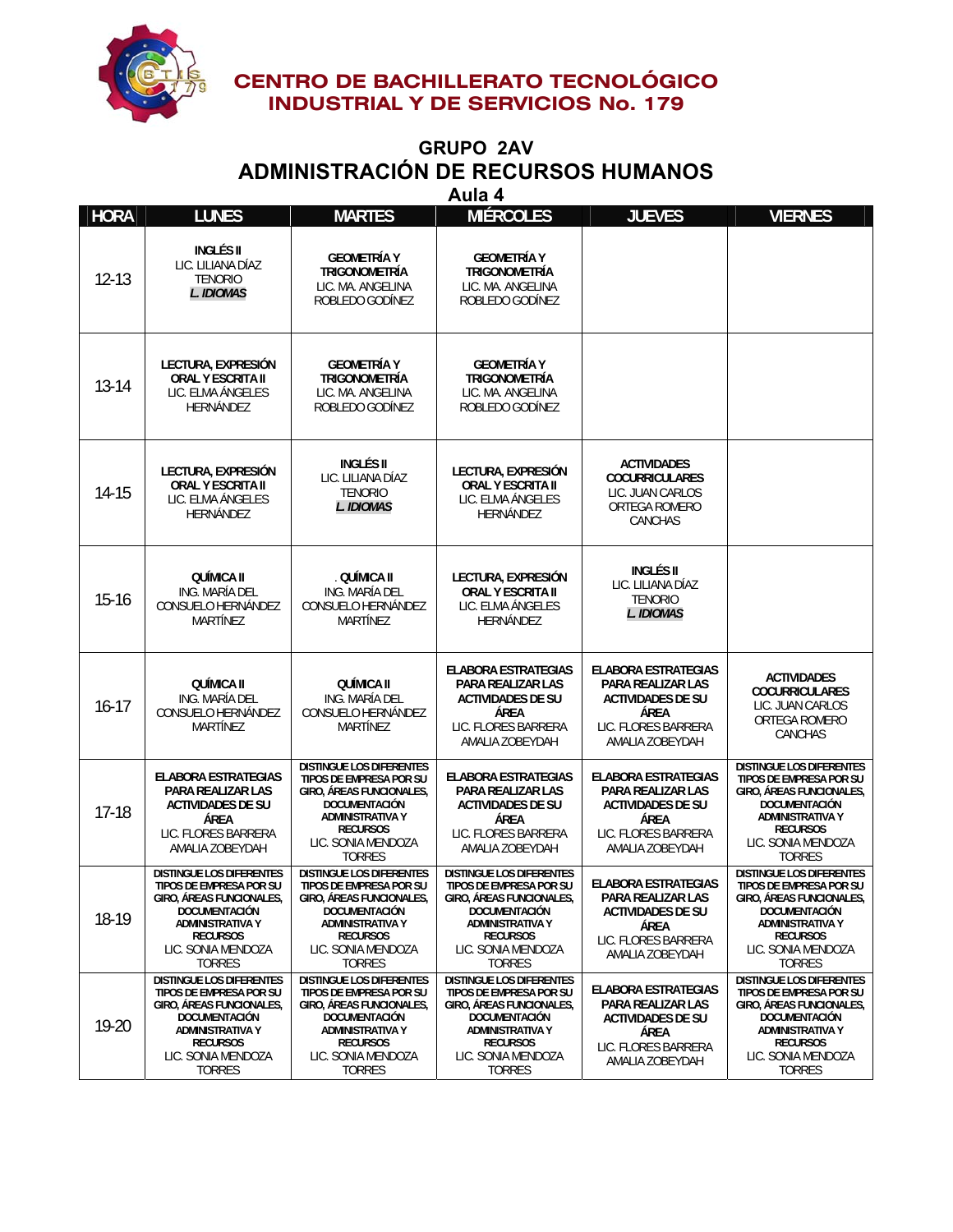

#### **GRUPO 2EM ELECTRICIDAD Aula 15**

| <b>HORA</b> | <b>LUNES</b>                                                                                                                 | <b>MARTES</b>                                                                                                    | <b>MIÉRCOLES</b>                                                                                          | <b>JUEVES</b>                                                                                                                | <b>VIERNES</b>                                                                                                               |
|-------------|------------------------------------------------------------------------------------------------------------------------------|------------------------------------------------------------------------------------------------------------------|-----------------------------------------------------------------------------------------------------------|------------------------------------------------------------------------------------------------------------------------------|------------------------------------------------------------------------------------------------------------------------------|
| $07 - 08$   | REALIZA<br><b>INSTALACIONES</b><br><b>ELÉCTRICAS</b><br>ING. CUEVAS NERI<br><b>GREGORIO</b><br><b>T. ELECTRICIDAD</b>        | <b>DISEÑA INSTALACIONES</b><br><b>ELÉCTRICAS</b><br>ING. LEON SANTOS<br>VALENTIN<br>T. ELECTRÓNICA               | <b>DISEÑA INSTALACIONES</b><br><b>ELÉCTRICAS</b><br>ING. LEON SANTOS<br>VALENTIN<br>T. ELECTRÓNICA        | <b>REALIZA</b><br><b>INSTALACIONES</b><br><b>ELÉCTRICAS</b><br>ING. CUEVAS NERI<br><b>GREGORIO</b><br><b>T. ELECTRICIDAD</b> | <b>REALIZA</b><br><b>INSTALACIONES</b><br><b>ELÉCTRICAS</b><br>ING. CUEVAS NERI<br><b>GREGORIO</b><br><b>T. ELECTRICIDAD</b> |
| $8-9$       | <b>REALIZA</b><br><b>INSTALACIONES</b><br><b>ELÉCTRICAS</b><br>ING. CUEVAS NERI<br><b>GREGORIO</b><br><b>T. ELECTRICIDAD</b> | <b>DISEÑA INSTALACIONES</b><br><b>ELÉCTRICAS</b><br>ING. LEON SANTOS<br><b>VALENTIN</b><br><b>T. ELECTRÓNICA</b> | <b>DISEÑA INSTALACIONES</b><br><b>ELÉCTRICAS</b><br>ING. LEON SANTOS<br><b>VALENTIN</b><br>T. ELECTRÓNICA | <b>REALIZA</b><br><b>INSTALACIONES</b><br><b>ELÉCTRICAS</b><br>ING. CUEVAS NERI<br><b>GREGORIO</b><br><b>T. ELECTRICIDAD</b> | <b>REALIZA</b><br><b>INSTALACIONES</b><br><b>ELÉCTRICAS</b><br>ING. CUEVAS NERI<br><b>GREGORIO</b><br><b>T. ELECTRICIDAD</b> |
| $9 - 10$    | <b>REALIZA</b><br><b>INSTALACIONES</b><br><b>ELÉCTRICAS</b><br>ING. CUEVAS NERI<br><b>GREGORIO</b><br><b>T. ELECTRICIDAD</b> | <b>DISEÑA INSTALACIONES</b><br><b>ELÉCTRICAS</b><br>ING. LEON SANTOS<br>VALENTIN<br><i><b>T. ELECTRÓNICA</b></i> | <b>DISEÑA INSTALACIONES</b><br><b>ELÉCTRICAS</b><br>ING. LEON SANTOS<br>VALENTIN<br><b>T. ELECTRÓNICA</b> | <b>TUTORIA</b><br>ING. LEON SANTOS<br>VALENTIN                                                                               | <b>REALIZA</b><br><b>INSTALACIONES</b><br><b>ELÉCTRICAS</b><br>ING. CUEVAS NERI<br><b>GREGORIO</b><br><b>T. ELECTRICIDAD</b> |
| $10-11$     | <b>REALIZA</b><br><b>INSTALACIONES</b><br><b>ELÉCTRICAS</b><br>ING. CUEVAS NERI<br><b>GREGORIO</b><br><b>T. ELECTRICIDAD</b> | <b>INGLÉS II</b><br>LIC. BETTY CAMARGO<br><b>APARICIO</b>                                                        | <b>QUÍMICA II</b><br>ING. MARÍA DEL<br>CONSUELO HERNÁNDEZ<br>MARTÍNEZ                                     | LECTURA, EXPRESIÓN<br><b>ORAL Y ESCRITA II</b><br>LIC. GÓMEZ JIMÉNEZ<br><b>IMELDA</b>                                        | <b>QUÍMICA II</b><br>ING. MARÍA DEL<br>CONSUELO HERNÁNDEZ<br>MARTÍNEZ                                                        |
| $11 - 12$   | <b>REALIZA</b><br><b>INSTALACIONES</b><br><b>ELÉCTRICAS</b><br>ING. CUEVAS NERI<br><b>GREGORIO</b><br><b>T. ELECTRICIDAD</b> | INGLÉS II<br>LIC. BETTY CAMARGO<br><b>APARICIO</b>                                                               | <b>QUÍMICA II</b><br>ING. MARÍA DEL<br>CONSUELO HERNÁNDEZ<br>MARTÍNEZ                                     | <b>GEOMETRÍA Y</b><br><b>TRIGONOMETRÍA</b><br>LIC. MA. ANGELINA<br>ROBLEDO GODÍNEZ                                           | QUÍMICA II<br>ING. MARÍA DEL<br>CONSUELO HERNÁNDEZ<br>MARTÍNEZ                                                               |
| $12 - 13$   | <b>REALIZA</b><br><b>INSTALACIONES</b><br><b>ELÉCTRICAS</b><br>ING. CUEVAS NERI<br><b>GREGORIO</b><br><b>T. ELECTRICIDAD</b> |                                                                                                                  | LECTURA, EXPRESIÓN<br><b>ORAL Y ESCRITA II</b><br>LIC. GÓMEZ JIMÉNEZ<br>IMELDA                            |                                                                                                                              | <b>GEOMETRÍA Y</b><br><b>TRIGONOMETRÍA</b><br>LIC. MA. ANGELINA<br>ROBLEDO GODÍNEZ                                           |
| 13-14       | <b>INGLÉS II</b><br>LIC. BETTY CAMARGO<br><b>APARICIO</b>                                                                    |                                                                                                                  | LECTURA, EXPRESIÓN<br>ORAL Y ESCRITA II<br>LIC. GÓMEZ JIMÉNEZ<br><b>IMELDA</b>                            |                                                                                                                              |                                                                                                                              |
| 14-15       | <b>GEOMETRÍA Y</b><br><b>TRIGONOMETRÍA</b><br>LIC. MA. ANGELINA<br>ROBLEDO GODÍNEZ                                           |                                                                                                                  | LECTURA, EXPRESIÓN<br><b>ORAL Y ESCRITA II</b><br>LIC. GÓMEZ JIMÉNEZ<br>IMELDA                            |                                                                                                                              |                                                                                                                              |
| $15 - 16$   | <b>GEOMETRÍA Y</b><br><b>TRIGONOMETRÍA</b><br>LIC. MA. ANGELINA<br>ROBLEDO GODÍNEZ                                           |                                                                                                                  |                                                                                                           |                                                                                                                              |                                                                                                                              |